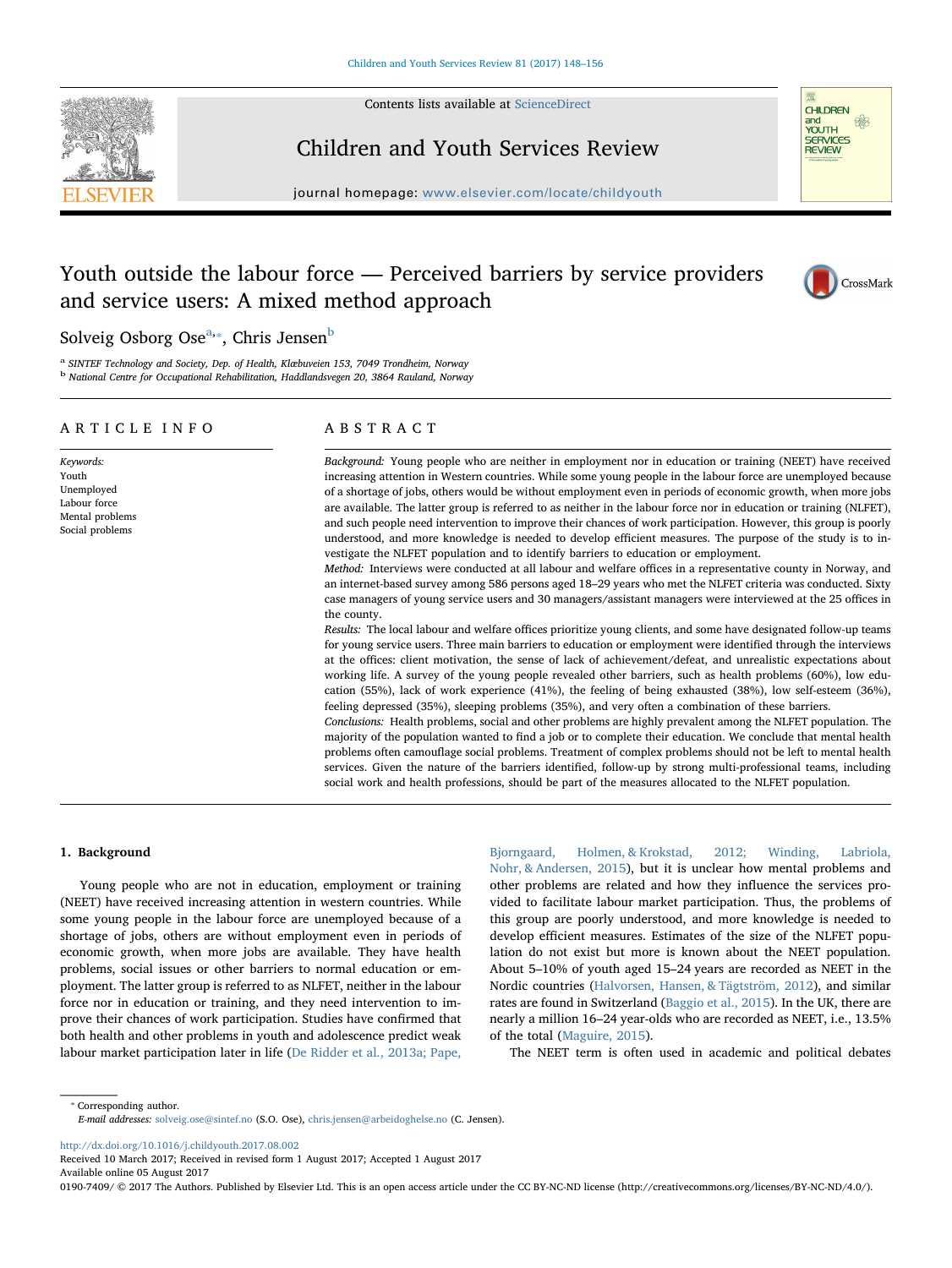([Serracant, 2014](#page-8-4)). In 2011, the Eurostat, the Directorate-General for Employment, Social Affairs and Inclusion and the Member States reached an agreement to define the concept of NEET. It refers to non-employed and inactive people who are not undergoing any form of training or education, and is applied to young people aged 15–34 years. Their objective was to identify the group of unemployed young people that was not acting to develop their human capital. The term "NEET" was distinguished from "NLFET" in the 2013 report on Global Employment Trends for Youth by the International Labour Organization [\(Serracant,](#page-8-4) [2014\)](#page-8-4). NLFET stands for "neither in the labour force nor in education or training". It is similar to NEET, but it excludes unemployed youth (who are part of the labour force).

In Spain, the descriptive acronym NEET has become a negative label that has stigmatized the entire younger generation ([Serracant, 2014](#page-8-4)). The media and popular understanding of this group is often that it consists of people who neither want to study nor seek to work. Thus, NEET people are linked to shortcomings such as idleness, effort avoidance and ultimately, a "values crisis" ([Serracant, 2014\)](#page-8-4). In Norway, it has been argued that the generous unemployment benefits and extensive labour market interventions found in the Nordic welfare states shield young people from the most severe consequences of economic inactivity, thereby failing to encourage workforce participation ([Lorentzen et al., 2014\)](#page-8-5). However, the majority of young beneficiaries do not receive the most generous benefits, and recent research has shown that less generous unemployment and social assistance benefits have become the most important form of income protection for young people (ibid). The reason that many do not receive unemployment benefits may be that most of the inactive young population have not previously worked, so they are not entitled to unemployment benefits. It is therefore necessary to study inactive youth who are not receiving unemployment benefits because they now constitute the majority of the inactive youth population.

A study in Australia showed that NEETs were more likely to be male, older, have a history of criminal charges, risky cannabis use, higher levels of depression, poorer social functioning, a greater degree of disability and economic hardship, and more severe mental illness than those engaged in education, training or work [\(O'Dea et al., 2014](#page-8-6)). A cohort study in Switzerland showed that previous mental health problems, cannabis use, and daily smoking were reported to increase the likelihood of being NEET ([Baggio et al., 2015](#page-8-2)). Two British cohort studies associated poor childhood mental health with later unemployment ([Egan, Daly, & Delaney, 2015](#page-8-7)). A Norwegian register data study used detailed grade transcripts from compulsory education at age 16, measuring "cognitive" skills using average grades in mathematics and science, and "non-cognitive" skills using average grades in "practical and behavioural" subjects (arts and crafts, food and health, music, physical education) [\(Falch, Nyhus, & Strom, 2014](#page-8-8)). That study found that low non-cognitive skills were the most important predictor of receiving welfare benefits at age 22, while high cognitive skills were most important for college enrolment (ibid).

A study of young people's perceptions of "social inclusion" showed that informal structures of recognition, such as knowing that someone trusted or believed in them, were important in young people's sense of inclusion and belonging ([Rose, Daiches, & Potier, 2012\)](#page-8-9). Another study reported that low levels of physical activity and factors such as "enjoyment", "appearance" and "feeling good" were deemed important ([Poobalan, Aucott, Clarke, & Smith, 2012](#page-8-10)). Because most studies target the NEET population, little is known about the NLFET population. When a large proportion of the NEET population is unemployed, but otherwise do not need help to stay in the labour market, these studies cannot provide sufficient information about the NFLET population where unemployment is more likely to be a consequence of other underlying factors. It is important to consider those with complex problems to increase their participation in education and the labour market. The nature of these problems should be studied both from the perspective of the NFLET population and from the perspective of the service providers who initiate measures to facilitate labour market participation. Therefore, we were interested in studying the NLFET population and answering the following research question: What are the barriers to continuing education or entering the labour force for the NLFET population? In order to identify these barriers, we need to understand more about the services provided to youth by the welfare state in general, and especially how the services contribute to the NLFET population's effort to continuing education or entering the labour force. We are also interested in a potential discrepancy between barriers observed by the service providers and the perception of barriers among the youth.

## 2. Data and method

## 2.1. Setting

In Norway, all users of labour and welfare services are entitled an assessment of their needs for assistance from the services. The users are categorised into four types: Standard effort (can obtain work on your own), Situational effort (can obtain work with some assistance), Customised effort (can obtain work with extensive assistance) and Permanent customised effort (small chances of obtaining incomeearning employment). Those with need for Standard effort are regular job seekers, they are unemployed but are economically active and are part of the labour force. Service users with need for Situational effort or Customised effort are also unemployed, but are typically economically inactive. They are typically not previously employed, and do not have the necessary skills and knowledge required by the labour market and are therefore outside the current labour force. These two groups of youth come closest to the NLFET population because they are neither in the current labour force nor in education or training. The last group, those with the need for Permanent customised effort is typically far from the labour market due to severe illness, permanent disability or for other reasons not able to work.

Data were collected from case managers in labour and welfare offices and their young clients in Sør-Trøndelag, one of the 19 counties of Norway. Sør-Trøndelag is located in the central part of Norway, and covers about 6% of the national population. The population of Sør-Trøndelag is representative for the total population of Norway for variables like population density, age distribution, labour market characteristics, and level of education. About 59% of the population of 313,370 live in Trondheim, which is the third largest city in Norway. A total of 456 local labour and welfare (NAV) offices are spread across Norway. The local NAV offices include employees from the local authorities (welfare) and the central government (labour). Sør-Trøndelag has 25 local NAV offices. The following two sources of information were targeted: employees and managers at NAV offices and the NLFET population. Data collection was conducted during the spring of 2014.

Youth unemployment rates are low in Norway compared to most other countries. However, the observed increase in youth receiving health related benefits might indicate hidden youth unemployment. The Norwegian labour and welfare services assess the needs of every user, and we are therefore able to identify persons the system assesses as outside the labour force who are in contact with the services because they are without a job and not in education (NLFET).

## 2.2. Data collection

A mixed method approach was chosen to obtain information from NAV offices and young welfare service users. NAV office employees and young service users took part in interviews and a digital survey, respectively. The choice of method for data collection was based on number of potential participants. We were able to contact and interview all office managers and case managers who follow up young service users in the county, but we were not able to get in contact and interview all young service users. The NAV County office have a register of all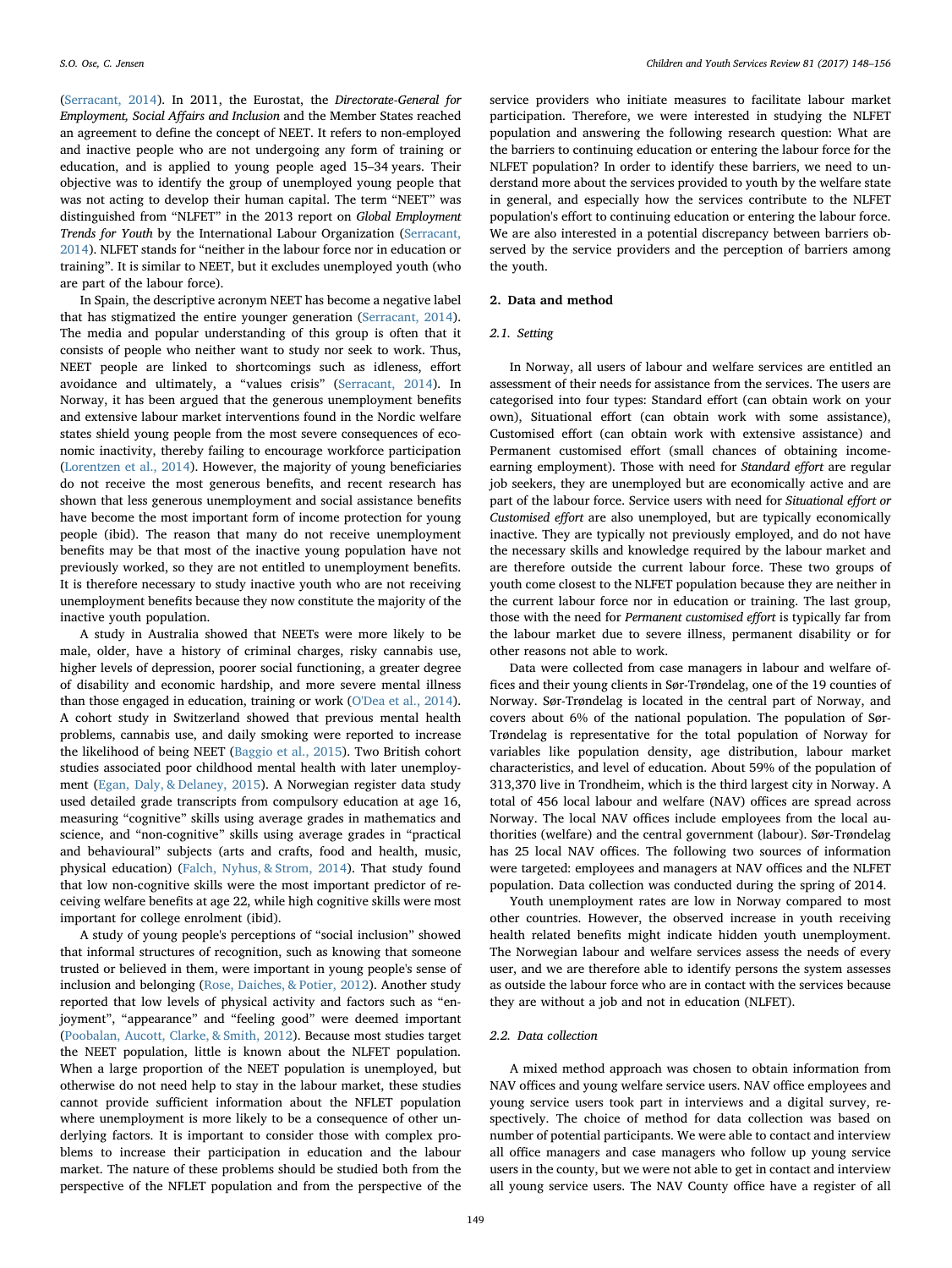service users, and could send an invitation to participate in a survey on our behalf based on the inclusion criteria, i.e. in need of Situational effort or Customised effort and below 30 years of age.

#### 2.3. Interviews at 25 Sør-Trøndelag NAV offices

Office management and case managers were interviewed. The management either represented by the manager or by the assistant manager, were interviewed at all 25 offices. Managers and/or assistant managers were interviewed separately from the case managers. Each interview with office management included one to four people, and the interview method was chosen based on the size of the offices. In large city-based offices, focus group interviews were held. At small rural offices, the single manager was interviewed using a semi-structured interview guide.

Interviews were conducted with case managers who followed up young people in need of special attention—not regular young job seekers, but rather those at risk of being marginalized and excluded from the regular labour market, i.e., the NLFET population. All case managers following up NLFET were invited to be interviewed and four persons in total were not able to participate because they had other obligations at the time of the interviews. However, the offices decided the date and time for the interviews themselves in order to include as many case managers as possible. Focus groups were conducted in most offices, as several employees were involved in the follow-up of young service users. In four small offices, only one person had this role, and he/she was interviewed using a semi-structured method. Thus, each interview with the case managers included one to eight people.

A total of 30 managers or assistant managers and 60 case managers were interviewed at the 25 local NAV offices. In all, 53 interviews were conducted, and the length of the interviews varied from 1 to 4 h. Nobody declined the invitation to participate.

## 2.4. Survey of the NLFET population

During the same period as the interviews, we conducted an internetbased survey of young users of the same NAV offices. The survey was designed in co-operation with a group of young service users attending a local NAV programme, where the main focus is motivation and selfdevelopment. We met with the service providers of the programme and discussed the content of the questionnaire based on their knowledge of the NLFET population. Next, we invited young programme participants to comment on a draft of the questionnaire and provide feedback, which typically came in the form of comments such as "we do not understand what you mean here" and "it is very hard to answer this". After we revised the form according to their comments, these young participants completed the questionnaire to test the form. After a few revisions, we ended up with the following six main topics: 1) Background information, 2) Questions for those who have left school without completing, 3) Individual goals and dreams, 4) Experiences with the NAV office, 5) Experience with other actors and 6) Health and lifestyle. Forty-four questions were included, of which 10 were open ended.

The web-based survey was open from April to June 2014, and people under 30 years of age who fulfilled the NLFET criteria were invited to participate when they visited one of the 25 NAV offices in the county. The inclusion criteria were that respondents should be service users with need for special attention (Situational effort or Customised effort) and not older than 30 years old. The national directorate arranged access to the survey on all public computers in all 25 NAV offices. However, there were limited responses during the first month because few actually had to attend the NAV office in person. After 6 weeks, the NAV offices also emailed clients that fulfilled the inclusion criteria and invited them to participate in the anonymous survey (answers were not linked to email addresses).

participate, but we estimate that the county has about 3000 people in the NLFET category. A total of 586 young service users responded, i.e., an estimated response rate of approximately 20%.

#### 2.5. Analysis

Interviews and analyses were performed in Norwegian language. All interviews were recorded and transcribed. A 10-step method was used to sort and structure all interview data ([Ose, 2016\)](#page-8-11). The ten steps are 1) Collect the data, 2) Transcribe the audio files, 3) Transfer the text from Word to Excel, 4) Prepare the Excel document for coding, 5) Code in Excel, 6) Prepare the coded interviews for sorting, 7) Sort the data, 8) Transfer quotes and references from Excel to Word, 9) Sort the text into a logical structure based on the coding and 10) Analyse the data (ibid). Qualitative conventional content analysis [\(Hsieh & Shannon, 2005](#page-8-12)) was conducted using an inductive approach rather than a deductive approach, i.e. important themes were derived directly from the text data without any theory or hypothesis at the beginning of the process.

The specific content areas were "essential service characteristics related to the NLFET population" and "barriers to activity for the NLFET population". STATA/MP 11.2 for Windows from StataCorp LP and Microsoft Excel was used for analyses of the survey data.

## 3. Results

Service characteristics as described by employees at the NAV offices are first described followed by results on perceived problems of the clients and barriers to activity and lastly by the young clients themselves.

## 3.1. Service characteristics based on interviews at NAV offices

Employees and managers of the local NAV offices reported several typical reasons for clients to contact the labour and welfare system:

- Dropping out of school below the age of 16 years and needing a job
- Needing economic support because health problems have reduced their earning ability, typically combined with diffuse mental health problems
- Transition from child psychiatric treatment to adult services at the age of 18 years—the local welfare and labour office often receives notification from health services
- Registration on a clients' 18th birthday, accompanied by parents (need a job and money)
- Referral by the criminal administration system to the welfare office because of concerns about a young person involved in criminal activity

While these initial reasons to contact the welfare and labour services may be similar to those that existed earlier, the services related to the NLFET population has changed in recent years due to two important trends as reported by the respondents. They reported that young clients were increasingly prioritized and the offices had to handle more complex cases than before.

## 3.1.1. Prioritizing young clients

Young clients have received increased attention from the welfare and labour services in Norway during the past 4 years. In the interviews, both office managers and case managers strongly supported the national strategy for prioritizing young clients. However, they were in a dilemma because other clients also needed their support:

If they [central authorities] talk about whom we must prioritize, they must also talk about who should not be prioritized. If they are motivated, I try to support clients regardless of their age.

(Case manager)

We do not know how many service users the NAV offices invited to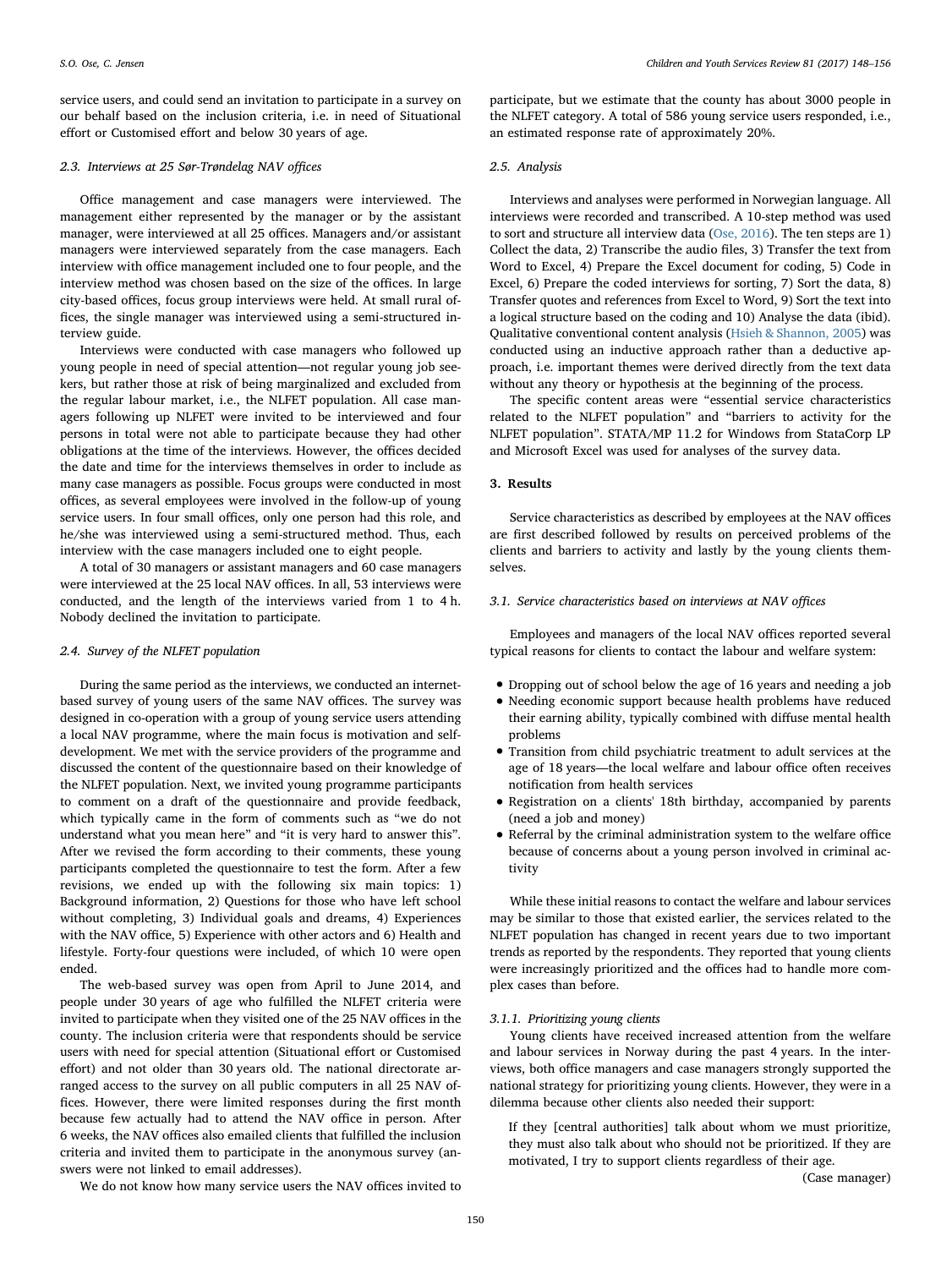The most important reason to prioritize young clients is typically explained in relation to the consequences of not doing so:

It is important to focus on the youngest, because periods without activity are much more damaging for the future when you are young compared to the consequences of passive periods when you are older.

(Case manager)

## 3.1.2. Clients with more complex problems

The respondents explain that the young service users, they meet, usually have more problems than earlier. The problems they mention in their young clients are often related to health, and more often to diffuse mental health issues than somatic health problems. One reason is that the increased use of the Internet for seeking information, registration of applications and other self-services has changed the characteristics of service users who attend the local offices. Today, many clients handle much of the administration of their own cases, thereby releasing local office resources for more complex cases:

Those turning up at the NAV office today typically have more complex cases than they had five years ago.

#### (Office manager)

The traditional rehabilitation case is gone. From working with people who had fallen and injured themselves or something else that led to job change—it is completely different now. There is much more prolonged monitoring of cases.

## (Case manager)

This was confirmed by many of the employees at the local NAV offices. Many now find the job much more demanding than previously because service users often have diffuse problems and mixed diagnoses, including mental health symptoms and problems. The services may not be adequately structured and organized to provide effective assistance in these cases. Moreover, according to the respondents, many more people with language problems now visit local NAV offices. Gradually, the technical solutions will be made available in more languages so that immigrants can use more of the self-services. We asked whether the trend towards more complex cases had changed the service's need for specific competencies, to which one of the managers responded:

It's not necessarily the formal background of the case manager that is important when it comes to the young clients, it's much more personal skills—being able to meet the person on his or her own terms.

### (Office manager)

A further selection of complex cases occur as some clients arrive at the NAV office but are "turned around at the door". They belong to a group where the case managers see the potential to find a job on their own or continue their education. Many respondents emphasize the importance of identifying those with a high probability of finding a productive activity on their own, thus avoiding unnecessary "clientification" of young people. They typically stipulate some requirements if the young person wants to apply for economic support, such as daily meetings at the NAV office, participation in job-seeking or labour market programs. The case manager typically recommends that they contact a temporary staff recruitment agency, but they are "turned around" before they enter the welfare system. There are also typical short-time clients who apply for unemployment benefits but find a job on their own and exit the system without receiving any support. Young people who enter the system and remain for several years are typically far from a job in the ordinary labour market.

## 3.2. Barriers to activity based on interviews at NAV offices

Three main barriers reported by the service providers concerned the

nature of health problems, medicalisation of the young client's problems and motivational issues.

## 3.2.1. Health problems or other problems

In many of the interviews, the respondent referred to mental health problems as the reason for or contributing factor to young people becoming clients in the first place. We followed up these answers to gain a better understanding of what the case managers describe as mental health problems. One case manager reflected as follows:

Interviewer: Could you please explain a bit more what problems are typically involved when you refer to mental health problems among the young clients?

Case manager: Depression, anxiety

Interviewer: Do you know the situation behind these problems? Case manager: Parents with substance use problems—their parents are divorced, economic hardship, bullying at school in early age, lack of self-confidence, repeating experience of defeat in school, coping problems, resignation, etc.

Interviewer: But aren't these problems typically social problems that need to be managed and not mental health problems?

Case manager: Yes, I try to deal with difficult home situations by talking with the young client about them, assist them to change to a more stable living situation, and if they have been exposed to bullying, I try to talk with them about how they feel about it now. If they have a probationary period of work, they often get good feedback from the employer, and I support them strongly. I often have to be a supportive companion when they are insecure and afraid to try something new.

However, the causality of mental health or other problems is not always clear:

Some of the young clients have mental problems before they come to the welfare office, but others might develop problems if they are inactive for a longer period.

## (Case manager)

Several of the respondents questioned the effect of "treatment" by the local mental health services:

Well, I think—they go to a psychiatric nurse and talk with her once every second week. I find that, well, the psychiatric nurse is not concerned with the lack of activity—they just say "poor you, I feel sorry for you".

#### (Case manager)

If the case managers believe that many of the young service users' problems are related to their mental health, the demand for specialist mental health services will be high:

We have had good co-operation with the district psychiatric centre, and we see that some of these young people are either on a waiting list for treatment or referred to specialist mental treatment by their GP without actually needing the treatment.

## (Case manager)

Some of the case managers reflected on the observed increase in some specific diagnoses:

Unbelievably, many of them [young service users] have a social phobia diagnosis—maybe this is in fashion and is used as an easy excuse for dropping out of school and for not completing anything. (Case manager)

In general, the interviews indicated that the NAV offices have extensive co-operation with specialist mental health services, but not with specialist somatic health services. One possible explanation for this is that many of the young service users with mental health problems are not assessed as "sick enough" to get treatment in specialist mental health services. As described above, some case managers also doubted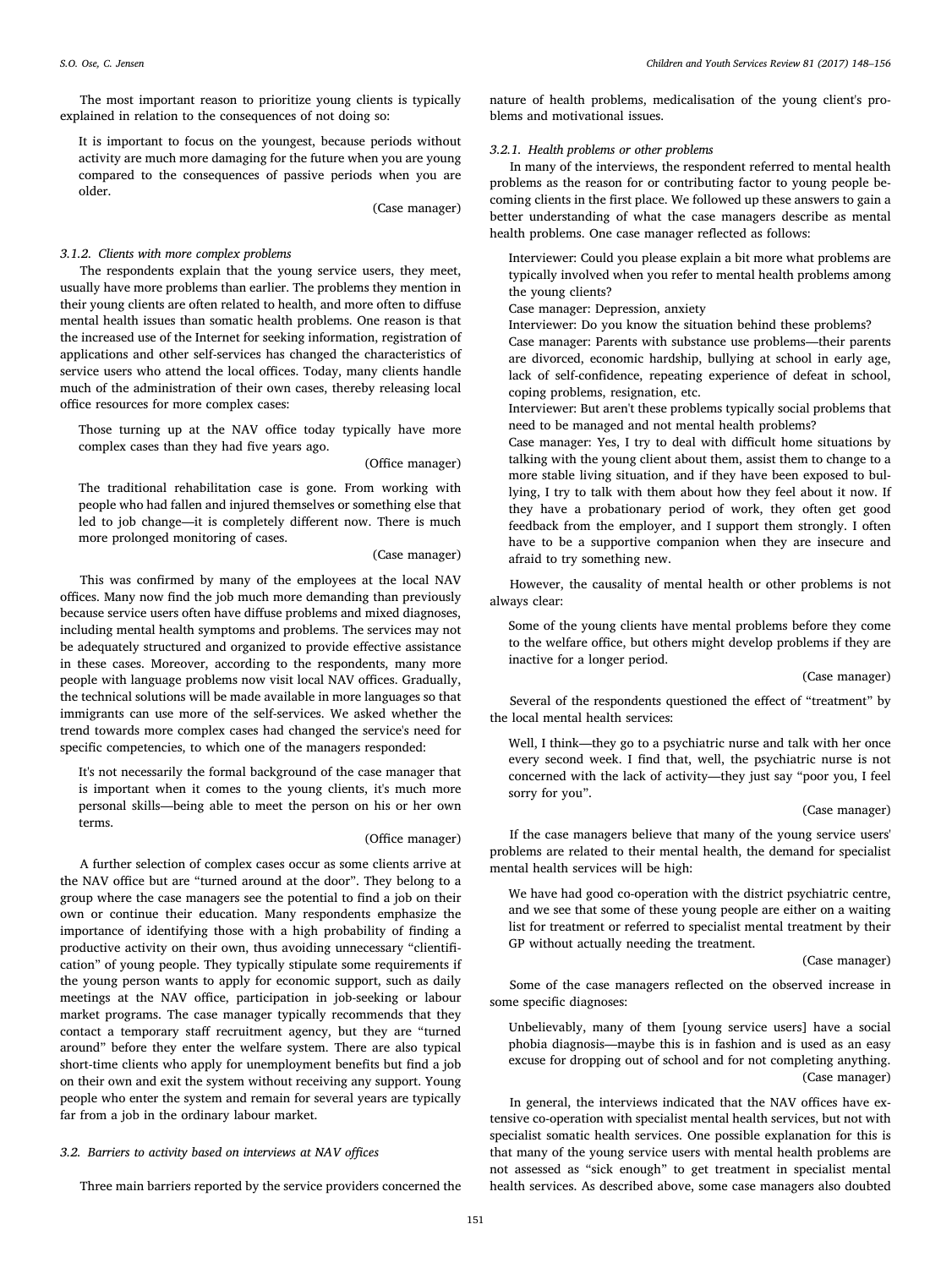the effectiveness of mental health care and suggested that other problems than mental health issues should be addressed to help the young clients.

## 3.2.2. Need for a diagnosis and medicalisation

Many of our respondents are concerned about the diagnostic focus in the systems operating around the young person entering the welfare system:

Something has happened…to get some sort of in-school facilitation, they have to have a diagnosis.

## (Case manager)

There are two types of economic benefit schemes available to young people: medical benefits and non-medical benefits. To be entitled to medical benefits, a diagnosis from a doctor is necessary. Medical benefits are more generous and have a longer duration than non-medical benefits, so they are more attractive:

We are starting to be very afraid of the trends—between one in four and one in three of the youth population has a diagnosis, maybe ADHD, attention deficit hyperactivity disorder, or depression. We should not medicalise youth in this way and give them an excuse for not managing their lives.

#### (Case manager)

The case managers do not differentiate between mental health and behavioural diagnoses; mostly they note mental health symptoms and not illnesses. Several of the respondents implied that giving the youth a diagnosis is much the same as giving them up, because they find a reason for their maladjustment in their diagnosis. However, they also added that the gatekeeping role for medical benefits involves a difficult balance, because there are young people that have poor health and need this support.

#### 3.2.3. Motivation and ambitions

When we asked the case managers about the motivation and ambition of their young clients, they reported natural variation:

We have some of both. Earlier today, I had a consultation with a young client, and he was sitting there throughout the consultation answering every question with "I don't know". He was only nodding and agreed to everything, but had no opinion on his own. But I also have those who during the conversation formulated their goals and planned how they would get there. Therefore, there are some of both. However, those who don't know anything about what they want in life are very difficult for us supervisors, because we don't know where to start. Sometimes I feel like I′m putting words in their mouths, and that is not the right way either.

#### (Case manager)

Well, I think everybody has been motivated at some point, but quite quickly, they become demotivated. [.] … They isolate themselves and procrastinate—a bit like a downward spiral.

#### (Case manager)

The respondents also emphasized the young peoples' almost desperate wish for normality:

All, I think, wish to be normal and ordinary. Few of them want to stay outside the norms. So that is in some ways the starting point, I believe.

#### (Case manager)

The case managers commonly claimed that many of the young service users have unrealistic expectations about their opportunities in the labour market:

We also have to give reality orientation, because many of them [the young service users] have not reflected much on their own situation. Why you are where you are today, why did you drop out of school,

why did you not attend school more than you did. They rarely have answers right away.

(Case manager)

We focus a lot on building their self-confidences and especially on giving them a reality check about their opportunities in the labour market.

(Case manager)

In one of the last interviews, we tried to summarize what we had learned from the previous interviews as follows:

After everything we have learned from the interviews, are the three main topics concerning the young clients motivation, sense of lack of achievement/defeat and the need for a reality check?

This was confirmed by the respondent and later in a workshop with the county office, where the preliminary findings were discussed.

3.3. Barriers to activity based on survey among young service users

About 57% ( $n = 335$ ) of the sample of 586 young clients, who completed the survey, were female (mean age: 24 years; age range: 17–30 years). Most of the respondents (54%) received a work assessment allowance, which is a medical benefit for beneficiaries whose work ability has been reduced by at least 50%. The others received ordinary unemployment benefits (11%), social benefits (10%) or benefits associated with specific supported activities (9%), or had not received any benefits at the time of the survey (8%).

## 3.3.1. Health problems

Health problems were experienced by 61% of the sample, 12% were unsure and 27% answered that they had no health problems. Among the 315 respondents who reported health problems, 99 (31%) were male and 214 (68%) were female. The majority of the respondents that reported a health problem (58%) reported having more than one. Of those who reported problems, 39% reported only somatic problems, 35% only mental health problems and 26% both somatic and mental health problems.

Common somatic health problems were back problems, migraine/ headache, pain, fibromyalgia and other musculoskeletal problems. Many respondents just wrote "mental health problems" without any further specification. Those that did provide more detailed descriptions typically cited emotional disorders (a mood disorder or symptoms, a depressive disorder or symptoms) or behavioural disorders such as attention deficit hyperactivity disorder (ADHD/ADD), bipolar disorder, social phobia, eating disorder, obesity, or obsessive-compulsive disorder. A few mentioned autism, Asperger's syndrome, drug or alcohol addiction and Tourette's syndrome. Very few mentioned severe mental illnesses such as psychosis, schizophrenia or severe depression.

Prescription medicine was used by  $47\%$  (n = 271), with the most frequently mentioned medicines being Zoloft, Ritalin, Antidepressiva, Lamictal and Cipralex, which are used to treat mental disorders. Approximately one-third of the respondents (32%) were receiving medical treatment at the time of the survey, and 11% were waiting for treatment ([Table 1](#page-5-0)). Some of these (5%) reported that they were both receiving and awaiting treatment.

## 3.3.2. Other problems

In addition to health problems, many of the respondents reported having social or other problems. Approximately 63% of the respondents were content with their housing situation, 27% were not and 8% did not know whether they are satisfied; 2% did not respond to this question. Economic problems were highly prevalent among the respondents: 36% reported frequently having problems, 28% occasionally having problems, and 11% seldom having problems. A total of 75% of the respondents reported having money problems. Credit card debt was an issue for 22% of the respondents.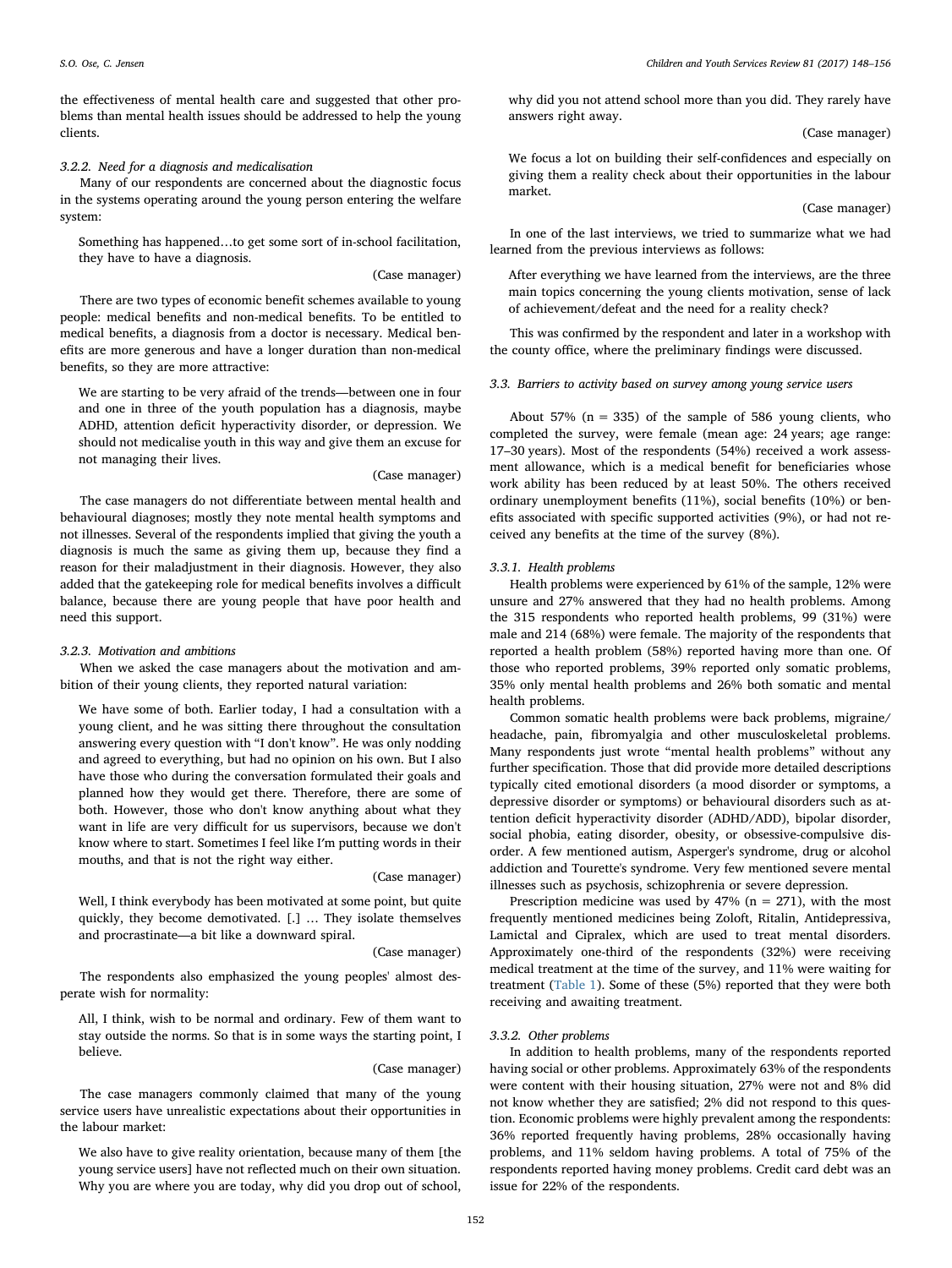#### <span id="page-5-0"></span>Table 1 Current activity.

|                                                                      | n   | $\frac{0}{0}$ |
|----------------------------------------------------------------------|-----|---------------|
| I receive medical assessment/treatment.                              | 188 | 32            |
| I am working/in training at a workplace.                             | 137 | 23            |
| I participate in a labour market course.                             | 121 | 21            |
| I receive help in applying for jobs (such as in writing a CV).       | 92  | 16            |
| I do not participate in any activity, but I am in need of something. | 75  | 13            |
| I participate in a labour market enterprise initiative.              | 71  | 12            |
| I am awaiting medical assessment/treatment.                          | 65  | 11            |
| I do not participate in any activity, nor do I need anything.        | 40  | 7             |

Loneliness was also highly prevalent, and 70% of the respondents had been lonely to some degree lately: 20% reported that they experienced loneliness frequently, 13% quite frequently and 37% somewhat frequently.

## 3.3.3. Goals and activities

Half of the respondents (50%) stated that their primary goal was to get a job, and 23% wanted to complete their education. Other goals were chosen by 19%, whereas 7% of the respondents had no specific goals. Typical answers from those with other goals were to become healthy enough to work, to achieve short-term goals to prepare for education or work (such as becoming certified to operate machinery or taking courses) or to live a happy life. Of our respondents, 23% participated in normal or unpaid work in the regular workplace, while 12% participated in activities arranged by labour market services ([Table 1](#page-5-0)). We also asked whether the respondents experienced long waiting times between activities or measures, and 58% of the respondents confirmed this. Of the respondents, 46% exercised less than 3 h per week, and 19% reported that they did not exercise at all.

Reasons for not having a job or not participating in education

[Fig. 1](#page-6-0) shows the reported reasons for not having a job or participating in education. In fact, the most common reason for not having a job besides health problems was lack of education (55%). There was no limit on the number of answers, and many respondents reported several reasons for their lack of participation in education or work. Many of the reasons were infrequent, such as eating disorders (6%) and drug addiction (3%), but the range of problems was considerable and diverse. Other common barriers were lack of work experience (41%), exhaustion (38%), low self-esteem (36%), feeling depressed (35%), and sleeping problems (35%), and very often a combination of these.

## 4. Discussion

NAV personnel characterized the problems of their young clients as complex in terms of both health factors and other factors. This was confirmed by the young clients, who described a multitude of health and other factors as their main reasons for not participating in education or work. However, the perceptions of the NAV personnel of the young clients' problems differed to some extent from those of the clients themselves. NAV personnel described mental health problems, motivational issues, unrealistic ambitions, low self-esteem, and health services, which confirmed their focus on the functional limitations of their patients as opposed to their abilities. The young respondents more commonly reported somatic rather than mental health problems, and specifically reported a range of social or personal problems such as shyness, exhaustion, poor memory or writing skills. This complex mix of service users is somewhat consistent with the fact that earnings-related unemployment cover only 45% of unemployed Norwegians aged 24 years or younger, and that the share of those with rights to earningsrelated benefits has been decreasing over the last two decades ([Lorentzen et al., 2014\)](#page-8-5).

#### 4.1. Health problems

The most prevalent barrier to education or work participation reported by the young clients was health problems. The health problems of the young clients more often appeared to be related to diffuse mental health problems than to the somatic health problems as reported by the case managers. This was only partly reflected in the survey of young service users who reported more somatic problems, but this may be because of selection bias in the survey data. Another explanation is that the supervisors have more contact with people with mental health problems than with those with somatic health problems because the latter group may be more self-reliant and obtain the support they need from health services.

Both health problems and many of the other risk factors for low labour market participation may be identified in childhood, or many years earlier in adolescence. In the Young-HUNT 1 study in Norway, poor self-rated health in adolescence predicted both school dropout and receiving social insurance benefits in a 10-year follow-up period [\(De](#page-8-13) [Ridder et al., 2012](#page-8-13)). In a 5-year period, a 27% high school dropout rate was reported among those with poor health in adolescence compared with 16% among those with good self-reported health ([De Ridder et al.,](#page-8-13) [2012\)](#page-8-13). Obviously, other factors such as reading and writing difficulties, which may increase the risk of receiving social benefits, also appear in childhood ([Pape, Bjorngaard, Westin, Holmen, & Krokstad, 2011](#page-8-14)).

The Young-HUNT study also reported that the risk of high school dropout at age 24 is associated with somatic disease, somatic symptoms and psychological distress in adolescence, in addition to increased risk associated with insomnia, concentration difficulties and obesity [\(De](#page-8-0) [Ridder et al., 2013\)](#page-8-0). [Pape et al. \(2012\)](#page-8-15) focused on anxiety and depression in adolescents and found an odds ratio of 1.65 for receiving medical benefits (in a 10-year follow-up period) by comparing siblings who reported a one point difference in scores on the Hopkins Symptoms Checklist-SCL-5. Receiving medical benefits was even associated with parental anxiety and depression, indicating the importance of barriers such as poor mental health issues at a young age for future labour market participation ([Pape et al., 2012](#page-8-15)). This confirms the significance of mental health problems as a barrier for work participation, but it does not resolve the issue whether diagnoses of mental health problems may be a consequence of medicalisation, as indicated in our study.

## 4.2. Mental health problems versus other problems

In Norway, an increase in health related benefits is observed among persons under 30 years old, and mental health problems accounts for the majority of the increase. $1$  Our findings suggest that the distinction between mental health problems and social and other problems might be difficult for the case managers to assess. Addressing the social problems might be more difficult than referring the young service user to mental health services for treatment. Our findings based on the interviews with the case managers, also suggest that mental health problems due to social problems to a greater extent than before are treated as illness instead of addressing the problems behind the mental health problems. Supporting this picture, the use of antidepressant consumption increases in Norway and in other countries. OECD suggests that the increase is observed because the course of treatment lasts longer than before, and because antidepressants are now prescribed not only for severe depression, but also for mild depression, anxiety, social phobia, and more [\(OECD, 2015\)](#page-8-16).

#### 4.3. Consequences of social and other problems

Social or personal factors may be the underlying cause of mental health problems, or may contribute to their consequences for

<span id="page-5-1"></span><sup>1</sup> National statistics published on [www.nav.no](http://www.nav.no) 21th of October 2016.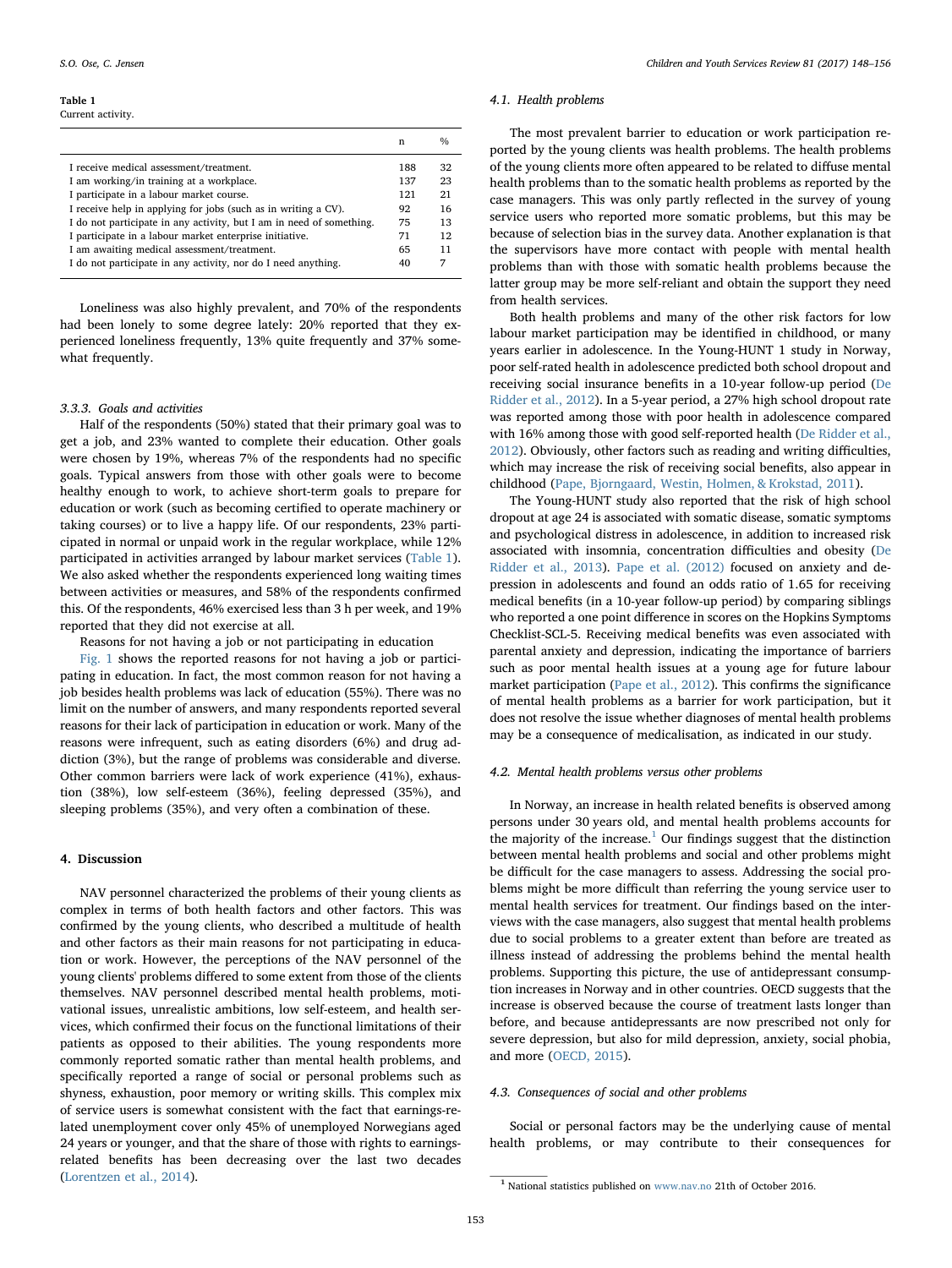$\log$  1. Self-reported reasons for not participating in edu-<br>  $\log$ cation or work.

<span id="page-6-0"></span>

participation in social activities, such as education or work. In the present study it was not possible to examine whether factors that were barriers for education and work were identical, but we assume this to a large extent, because education is almost a prerequisite for labour market participation.

It has been suggested that positive engagement coping is associated with lower levels of inflammation, but only when adolescents are challenged by significant stress. Mental health, health behaviour, physical health, and mortality risk affect both the number and quality of social relationships ([Umberson & Montez, 2010\)](#page-8-17). It has also been suggested that clinical interventions to enhance engagement in positive reappraisal in combination with goal-oriented behaviours may benefit adolescents facing significant life stress, particularly those of low socioeconomic status ([Low, Matthews, & Hall, 2013\)](#page-8-18).

In a Danish cohort study, low self-esteem at age 15 was associated with experiencing high demands and lack of trust and fairness at work at the age of 21 ([Winding et al., 2015](#page-8-19)), and being bullied in school was the strongest risk factor in being bullied at work later [\(Andersen,](#page-8-20) [Labriola, Andersen, Lund, & Hansen, 2015\)](#page-8-20). In the same cohort in a study that also confirmed a social gradient in completion of education, family conflicts and poor social relations with teachers and classmates in adolescence were related to dropout from secondary education by the age of 21 [\(Winding & Andersen, 2015\)](#page-8-21). Dropout from education is clearly a risk factor for low labour market participation. In the Young-HUNT study, dropping out of high school strongly increased the risk of receiving sickness and disability benefits between the ages of 24–29, irrespective of health and family factors in adolescence ([De Ridder](#page-8-13) [et al., 2012; De Ridder et al., 2013b\)](#page-8-13). Negative life events such as parental divorce or abuse also influenced the probability of labour market participation among young women ([Lund, Andersen, Winding,](#page-8-22) [Biering, & Labriola, 2013\)](#page-8-22). These studies indicate that the personal and social problems of young clients may have been present many years before their contact with NAV. Accordingly, these problems are probably better dealt with earlier in life, but without this possibility, the welfare and labour service may need to develop new measures to meet young service users, that are better tailored to include these clients in communities in general and working life in particular.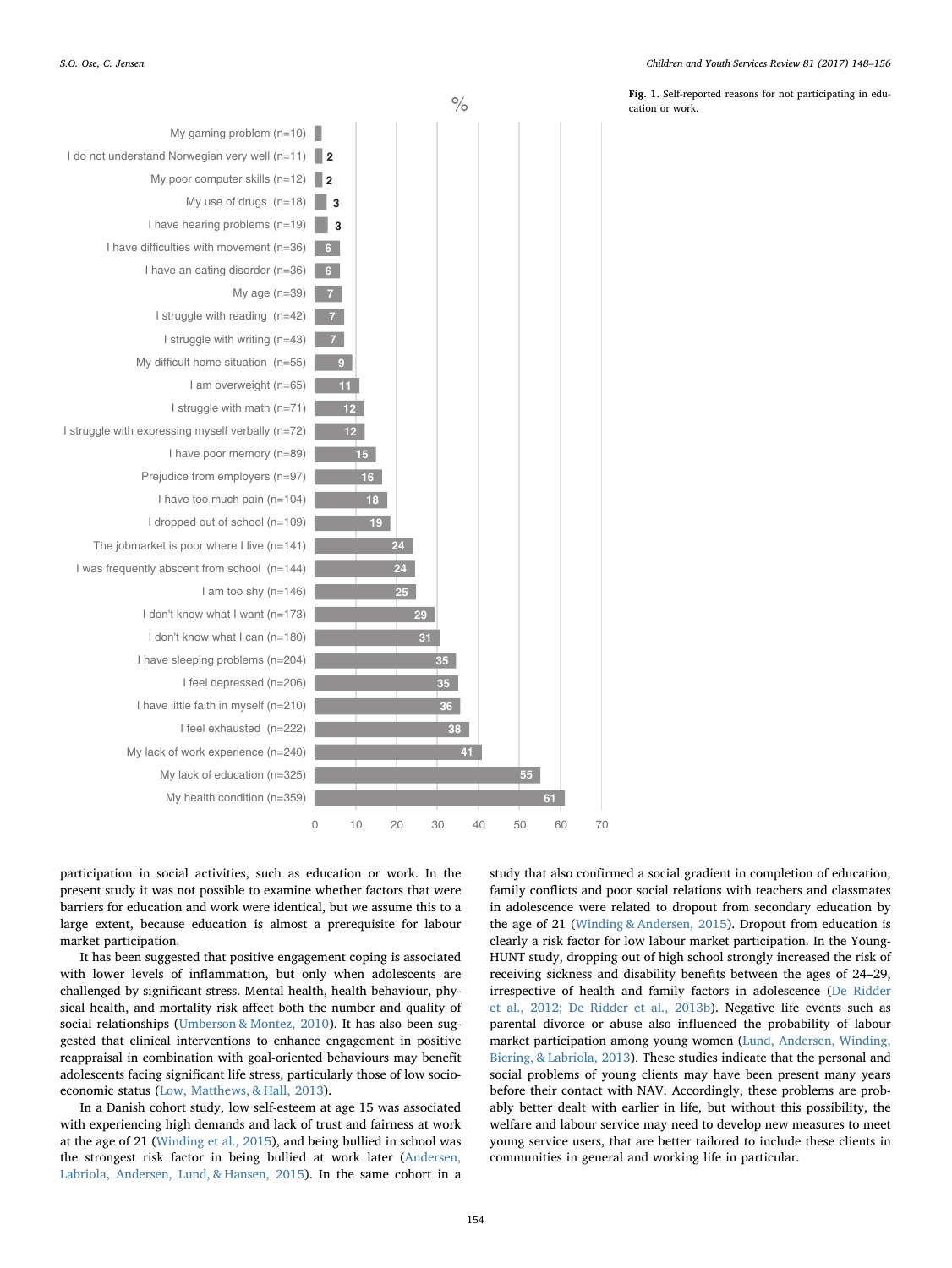## 4.4. Normality

The young clients seemed to strive for normality, but their strategies appeared to be based on helplessness, passivity and lack of hope. Case managers, who are not typically skilled in dealing with such problems, concluded that the young clients often needed a reality check to achieve normality. Clearly, this was the perspective of the traditional welfare system based on the norms of the labour market. Normality as it is perceived by the young clients may not be entirely similar to labour market norms, but this could not be studied here, based only on survey data from young clients. However, it indicates also the helplessness of the service system, which points towards the need for young clients to change attitudes and behaviour, rather than focus on improvements within the service system itself. Experience of defeat may demotivate these clients, thus hindering their improvement and personal development. The adult "normality" perspective prompts calls for interventions that may strengthen the young clients' coping strategies and self-belief. Another perspective is to question whether the problems experienced by the young clients deviate from "normality". Almost one-third of the respondents expressed ignorance of what they could do or what they wanted. Thus, their problems are associated with normal existential processes in the early phase of adult life, when people search for meaning and their own identity. However, they seemed to face more problems than they could manage alone, so they sought financial support and needed help to overcome these obstacles. This may call into question the presumed expectations of the labour market and educational system, which are unsuccessful in including young people with social problems, who become marginalized. This perspective was not mentioned by the respondents, but it seems fair to ask whether it is only young people who need a reality check?

#### 4.5. Competences in NAV

The NAV offices prioritize young clients, a decision taken by the central labour and welfare administration. Office managers and case managers agreed to this priority to a certain extent, but some questioned the rights of other service users who receive a lower priority. Therefore, it seemed an important task for the NAV supervisors to turn the client around at the door if they anticipated that the person could find a job by him/herself. This may also indicate a belief that the person has what it takes to find a job and thereby build self-esteem. If the NAV supervisors are able to identify these people correctly, they gain more time for follow-up of the more complex cases and reduce clientification and system dependency. Clientification or clientism has been found to be a significant obstacle to the implementation of strength-based social work practices and service delivery [\(Cowger, 1998](#page-8-23)). Automatization and development of self-services at the local NAV offices also influence the clientele of the offices, and thereby change the demand for competences of the NAV personnel. Eventually, the offices may serve a more socially deprived client group that needs more help than others. This would change the competence needs of the NAV offices towards social work professions and less towards competencies in administering medical insurance schemes and traditional case management. This is underlined by the reported problems of the respondents in the present survey. There is a probable bias in the respondent sample, whereby those with the worst health and lowest self-esteem may not have participated, raising the possibility that the challenges of the labour and welfare administration are even greater than is seen in these data. However, the data do indicate which competences are required to help young clients participate in normal adult working life.

## 4.6. Limitations

A major strength of the study is that we interviewed employees and managers at all 25 local NAV offices in the county. The young service users were from the same county, but the response rate was low, even

though the total number of survey participants was sufficiently high to report detailed information about perceived barriers to labour market participation. The selection bias in the survey among the young service users is probably in the direction of underestimating social deprivation, severe health problems and writing and speech problems. Consequently, the percentage of responders with specific problems should probably not be interpreted as representative for the entire NFLET group, most likely these problems are more prevalent than indicated here.

The office managers and the case managers we interviewed all had a clear focus on their young service users. We do not know if local offices in other counties have the same focus, but the national guidelines from the national labour and welfare authorities are clear on giving the young service users the highest priority.

The county was representative with respect to key indicators such as population density, age distribution, labour market characteristics, and level of education. However, the representativeness might be low on unobserved indicators.

The first author, a senior scientist trained in qualitative and quantitative research, conducted all interviews used in the study. However, as always the quality of interviews is dependent on individual skills of the researcher and may be influenced by the researcher's personal biases and idiosyncrasies. The norms and values of the researchers would clearly resemble those of the employees at the NAV offices more than those of the young service users due to similarities in age and labour market experience.

## 5. Conclusion

Young people outside the labour force typically have health or/and social and other problems. Early intervention is needed to remedy nonmedical problems among young people and reduce negative consequences such as mental health problems. Otherwise, many of the young service users will be referred to mental health services without receiving assistance for other problems. The status of health problems in relation to other problems in the young population and in the benefit system may systematically camouflage such factors as social problems underlying mental health problems. The treatment of complex problems should not be left to mental health services alone. Given the nature of the barriers identified, follow-up by strong multi-professional teams including social workers and health professionals should be among the measures adopted with the NLFET population.

## Abbreviations

- NEET young people who are neither in employment nor in education or training
- NLFET young people who are neither in the labour force nor in education or training

NAV office local labour and welfare office

## Ethics approval and consent to participate

The study was approved by Norwegian Social Science data services (approval number 37391). No participants were younger than 17 years old and no information that would personally identify the respondents was collected. Written information about the study was given in the invitation to participate.

## Consent for publication

Not applicable.

## Availability of data and material

The data can be made available by agreement with the first author.